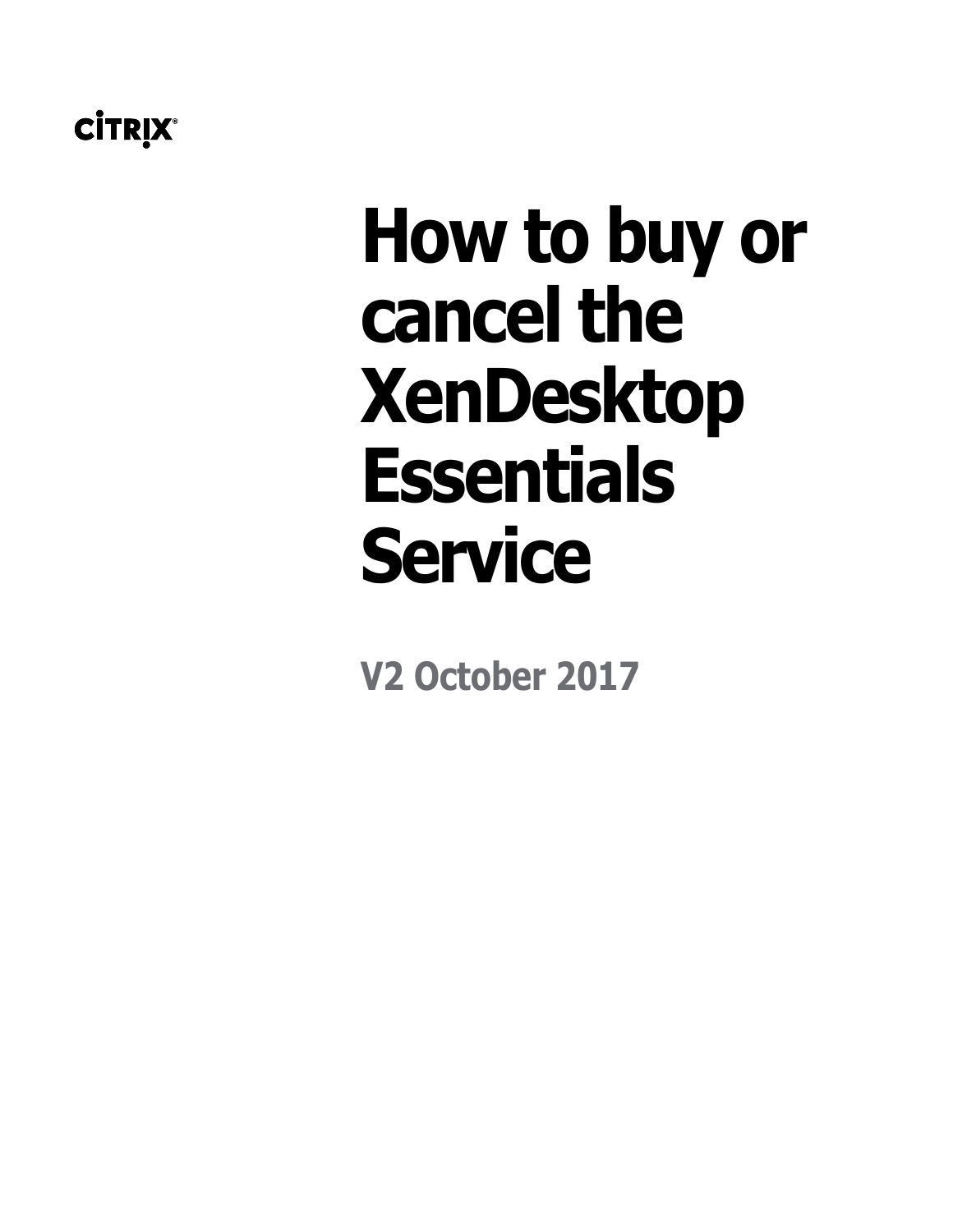# Table of Contents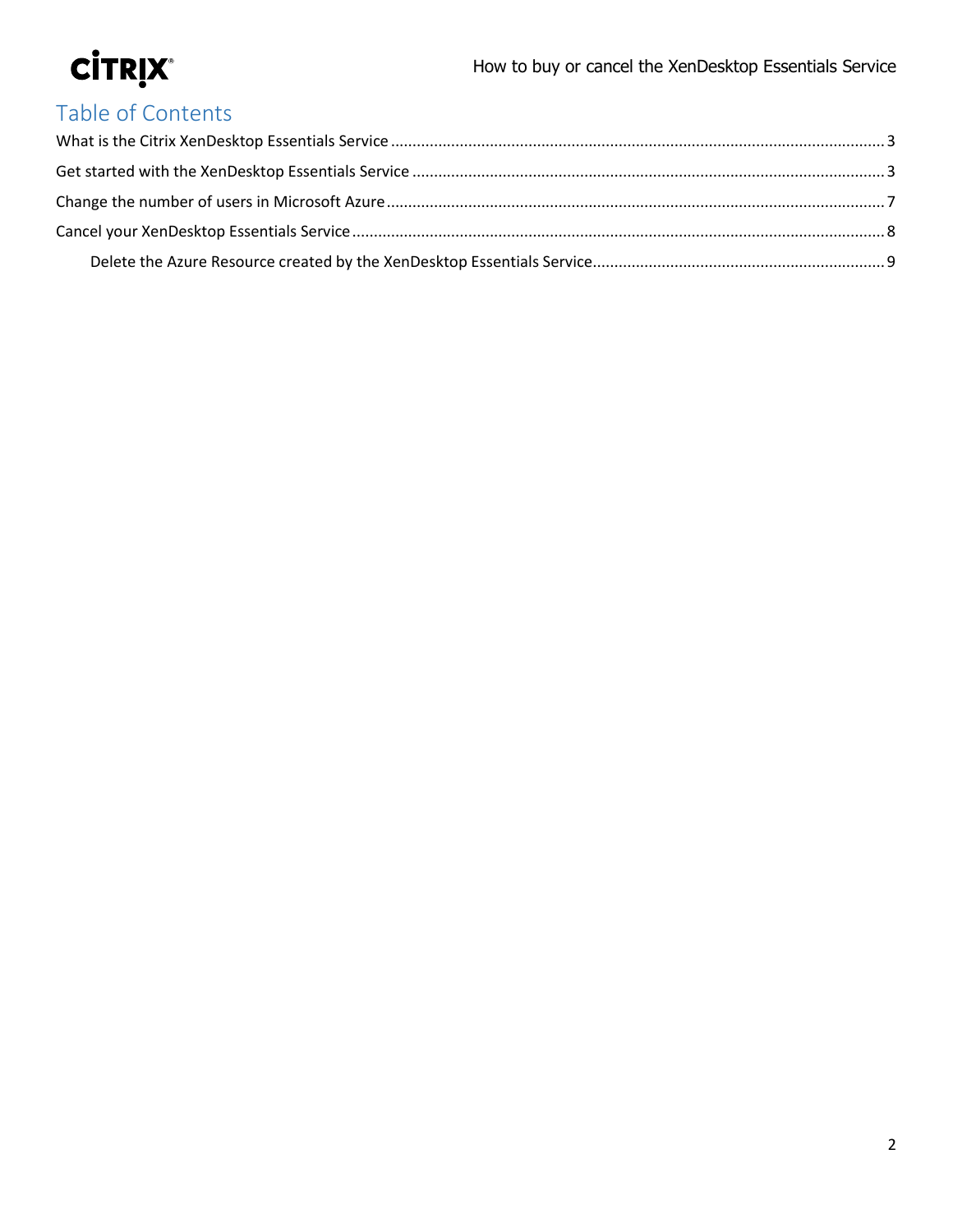### <span id="page-2-0"></span>What is the Citrix XenDesktop Essentials Service

The Citrix XenDesktop Essentials Service allows management and delivery of Windows 10 virtual desktops from Microsoft Azure.

XenDesktop Essentials is designed specifically for the Azure Marketplace. Citrix and Microsoft partner to deliver an integrated experience for XenDesktop Essentials and Azure IaaS. This partnership gives you a single interface to deliver a complete Windows 10 digital workspace from Azure.

The service is delivered through the Citrix Cloud and requires a Citrix Cloud account to complete the onboarding process. To start, create a Citrix Cloud account on the [Citrix Cloud Sign Up](https://onboarding.cloud.com/) page. Create this account before you start buying XenDesktop Essentials from the Azure Marketplace.

## Note

XenDesktop Essentials isn't offered through the Azure Cloud Solutions Providers portal. Customers must buy XenDesktop Essentials directly from the Azure Marketplace.

XenDesktop Essentials requires a minimum of 25 users.

### <span id="page-2-1"></span>Get started with the XenDesktop Essentials Service

To get started with XenDesktop Essentials, ensure that you complete the following information for your Microsoft Azure account:

- Contact information and your company details
- Billing information for your organization
- Subscription name

The following procedure assumes that you created your Microsoft Azure account.

#### **To create a resource and billing information in the Azure Marketplace**

1. Log on to th[e Azure Marketplace](https://azuremarketplace.microsoft.com/en-us/marketplace/apps/Citrix.XenAppEssentials) with your Microsoft user name and password.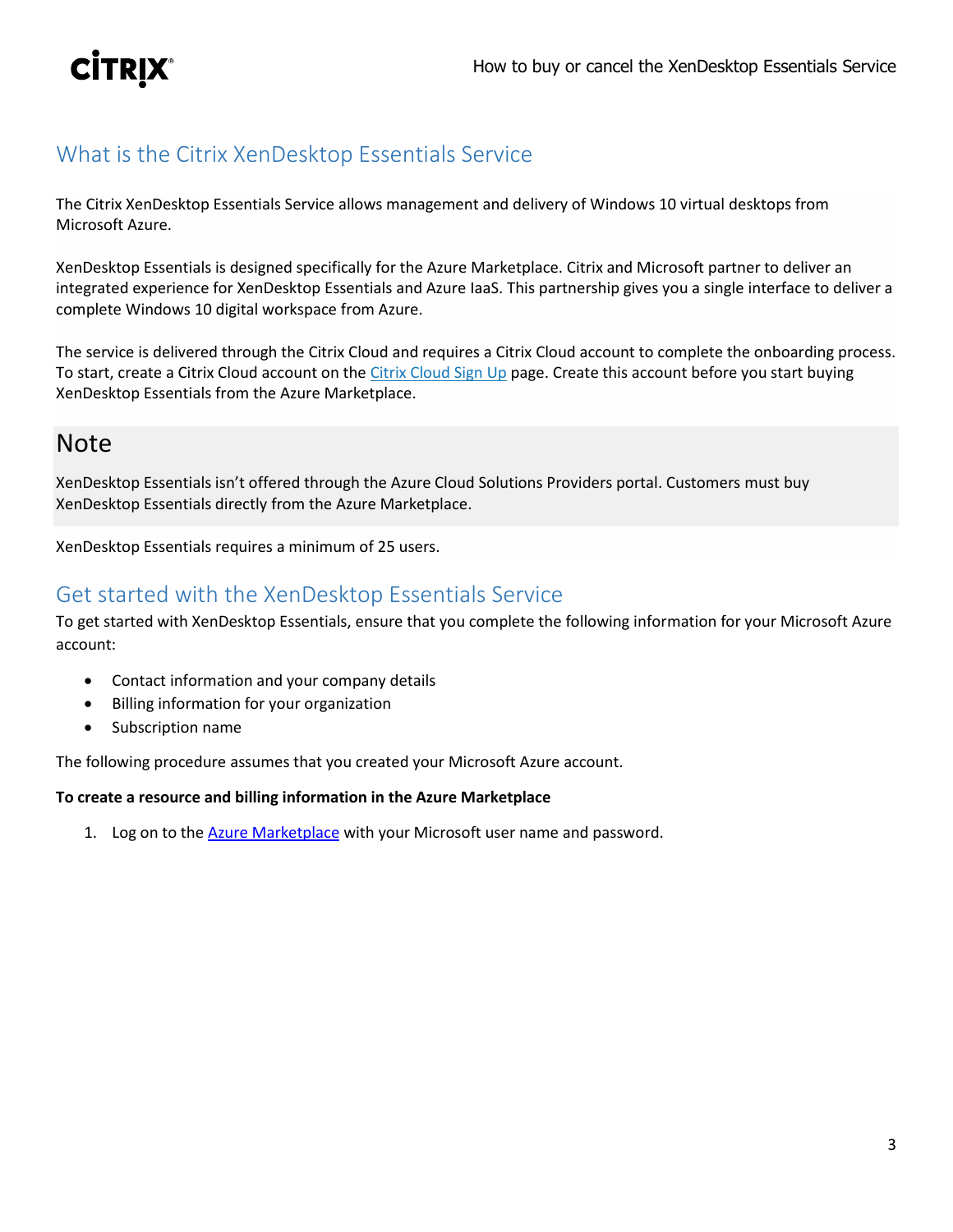2. Select Citrix XenDesktop Essentials in th[e Azure Marketplace](https://azuremarketplace.microsoft.com/en-us/marketplace/apps/Citrix.XenAppEssentials) and then click **Create**.



3. The Azure portal opens and prompts you to configure the billing resource for XenDesktop Essentials.

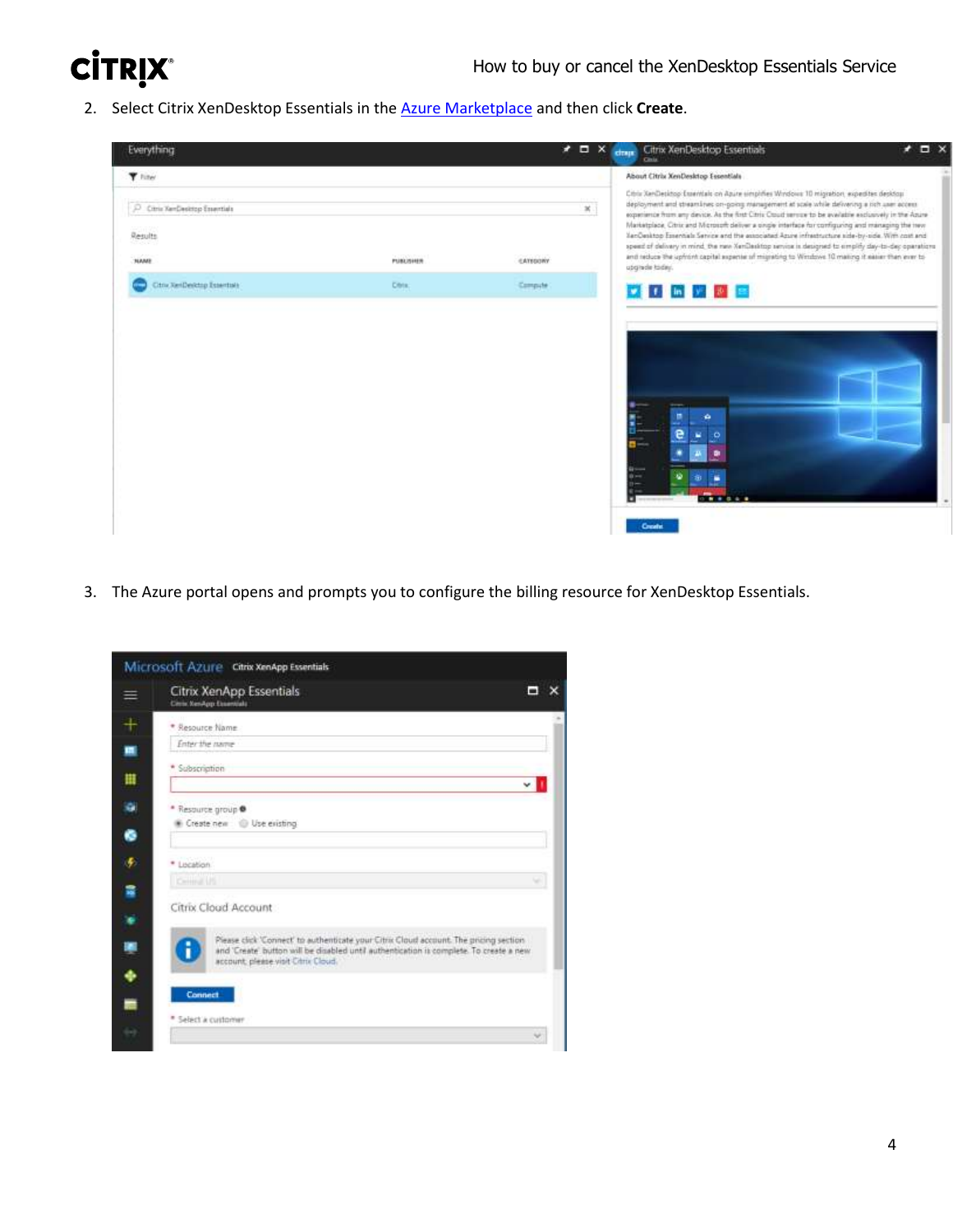

#### **To configure the resource name and subscription**

1. In **Resource Name**, type an easily recognizable name, such as "My XenDesktop Essentials." If you decide to cancel XenDesktop Essentials in the future, use this name.

### Note

This resource is used only for the XenDesktop Essentials order.

- 2. In **Subscription**, choose the subscription to which you attach your billing.
- 3. In **Resource Group**, create a resource group.
- 4. In **Location**, selection the data center for the resource.

#### Note

The subscription, resource group, and location are specific to the billing resource and don't restrict where worker resources are.

5. Click **Connect** to start the process of linking to a Citrix Cloud account.

The Citrix Cloud logon page appears.

| <b>CİTRIX</b> |                 | <b>CİTRIX</b>                           |                                               |
|---------------|-----------------|-----------------------------------------|-----------------------------------------------|
|               |                 | <b>Littlematthe</b>                     |                                               |
|               | Password        |                                         |                                               |
|               |                 | Sign in                                 |                                               |
|               | se Rennember me | Forgot your password?<br><b>Support</b> |                                               |
|               |                 |                                         |                                               |
|               |                 |                                         | @2017 Close tyskens fre, All (Ighth reserved. |

6. Type your Citrix Cloud credentials and then click **Sign in**. Citrix Cloud confirms your credentials and returns to the Azure portal.

After you configure the resource information, finish the configuration by selecting the number of users and the price per month.

#### **To complete buying XenDesktop Essentials**

- 1. In the Azure Portal, the field **Select a customer** displays the customer name automatically.
- 2. Under **Pricing**, in **Number of users**, type the number of users who have access to XenDesktop Essentials.
- **3.** Under **Price per month**, click **I agree to pay the amount charged, the [terms of use](https://www.citrix.com/content/dam/citrix/en_us/documents/buy/enterprise-saas-eusa.pdf) and [privacy statement](https://www.citrix.com/about/legal/privacy/)**.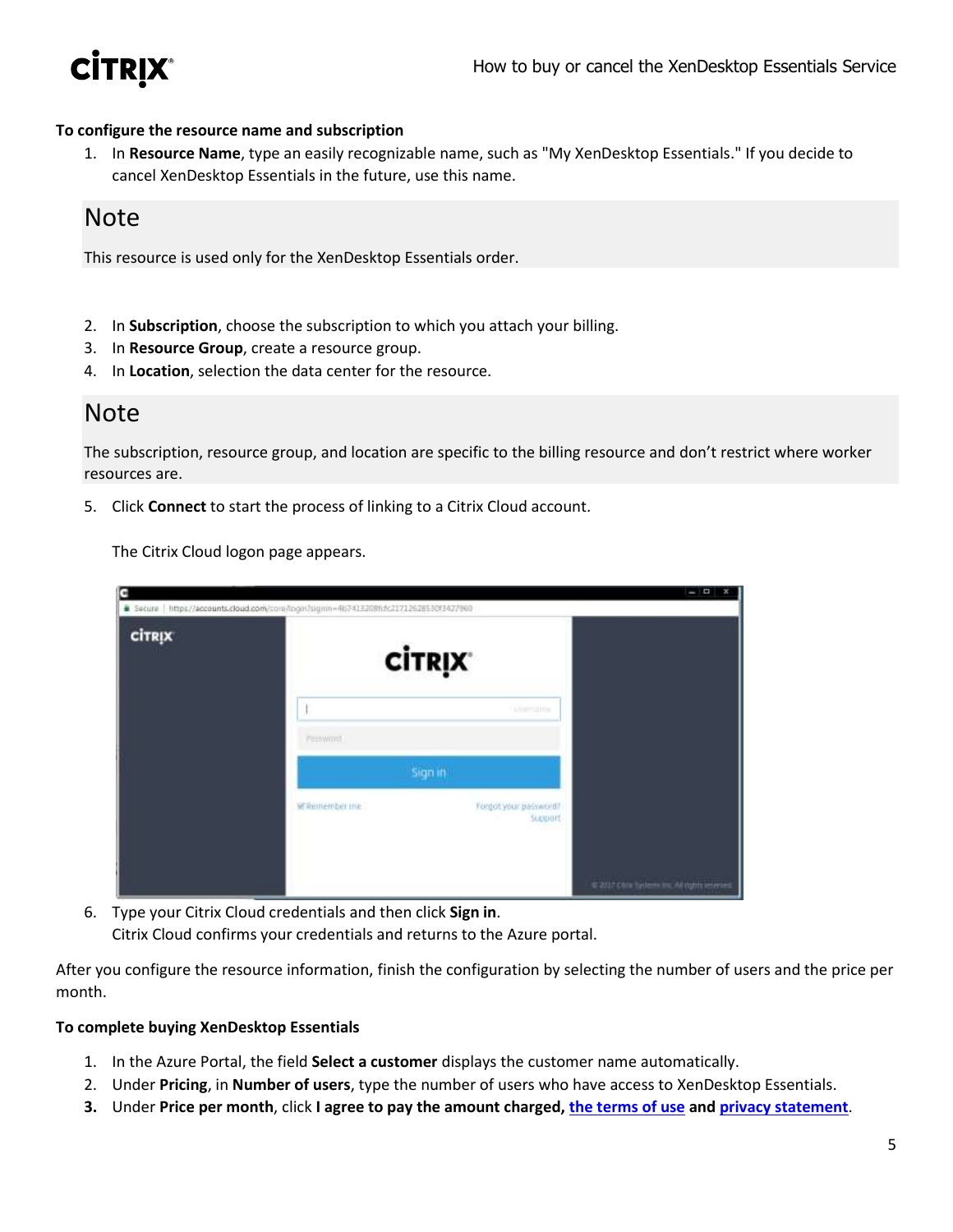

**4.** Click **Create**.

### Note

The XenDesktop Essentials customer must be unique in Citrix Cloud. You can't use a customer that exists for XenApp Essentials or XenApp and XenDesktop Service. For more information, see the Knowledge Base article [An Account cannot](https://support.citrix.com/article/CTX222910)  have multiple 'editions' [of the Citrix XenApp and XenDesktop Service.](https://support.citrix.com/article/CTX222910)

| * Select a customer                                                                                                           |  |
|-------------------------------------------------------------------------------------------------------------------------------|--|
| Citrix                                                                                                                        |  |
|                                                                                                                               |  |
| Pricing                                                                                                                       |  |
| The price is \$12.00 per user per month. $\Theta$                                                                             |  |
|                                                                                                                               |  |
| * Number of users                                                                                                             |  |
| 25                                                                                                                            |  |
| Prorated amount due at purchase: \$100.00                                                                                     |  |
| Price per month: \$300                                                                                                        |  |
| Charges for this month apply immediately. Your subscription renews automatically at the end of each<br>month unless canceled. |  |
| I agree to pay the amount charged, the terms of use and privacy statement.                                                    |  |
|                                                                                                                               |  |
|                                                                                                                               |  |

When you click **Create**, the summary page appears and shows the details of the resource.

### Important

Charges for this month apply immediately. Your subscription renews automatically at the end of each month, unless canceled.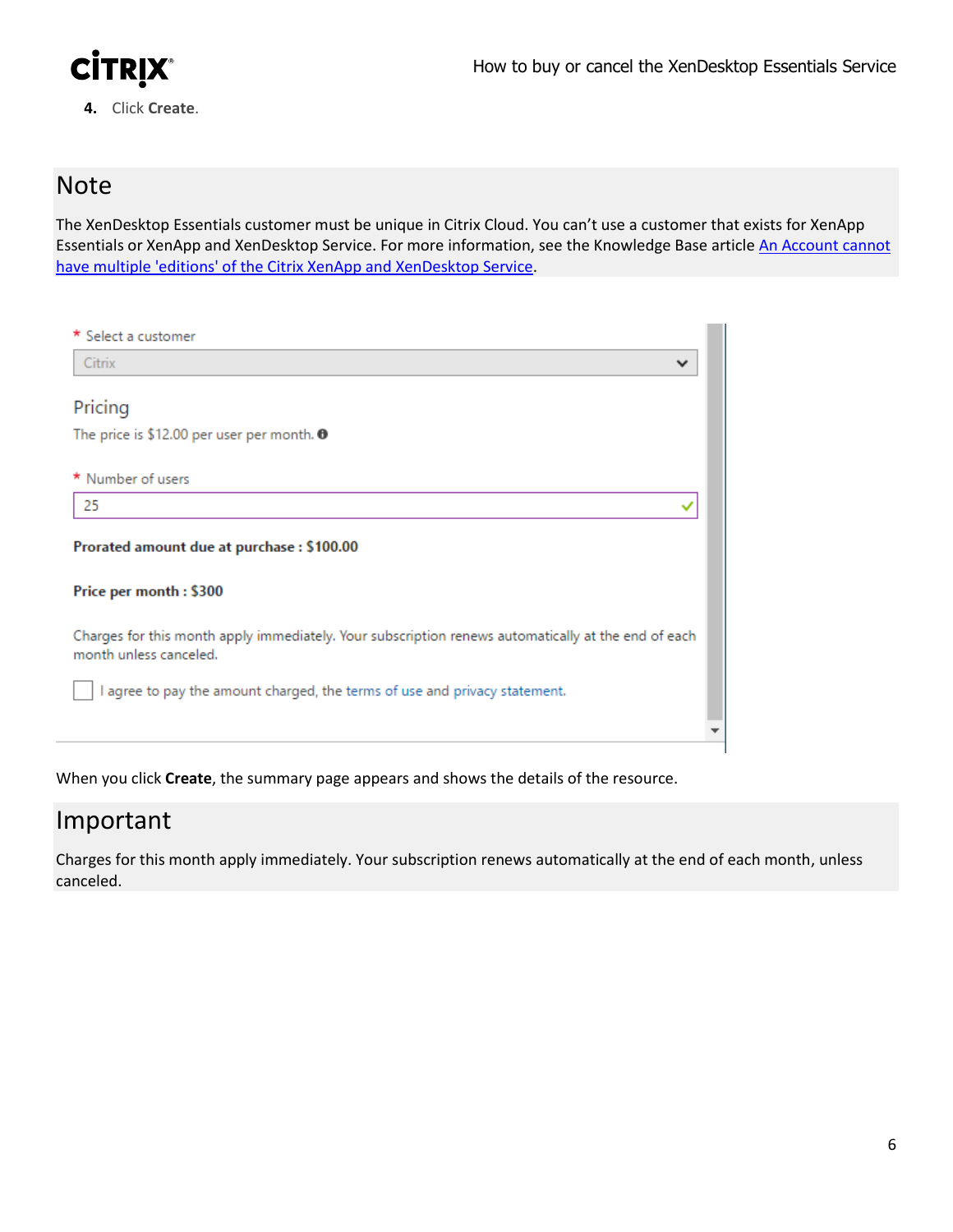# **CITRIX**

| Resource Name<br>Citrix Hardborttow Envertish |                                                                          |                                                                                                                                                                                       | $\star$ $\times$ |
|-----------------------------------------------|--------------------------------------------------------------------------|---------------------------------------------------------------------------------------------------------------------------------------------------------------------------------------|------------------|
| C Search (Cht+f)                              | <b>E</b> Delete                                                          |                                                                                                                                                                                       |                  |
| 28<br>Cytrites                                | Essentials m                                                             |                                                                                                                                                                                       |                  |
| ۰<br>Activity log                             | Name.<br>Resource Name                                                   | Contract fype start pate<br>Monthly, 8/31/2017                                                                                                                                        |                  |
| Access control (IAM)                          | Status:<br>Ready<br>Resource group                                       | Renewal type, state<br>Auto-renewal, 9/30/2017<br>Price <sup>2</sup>                                                                                                                  |                  |
| o<br>Tags                                     | ProdTest<br>Subscription name                                            | \$12.00 per user per month.<br>Corrent instituct details:                                                                                                                             |                  |
| MANASE PURCHASE                               | External Test<br>Saturnation (D)<br>c6d66614-868c-4e6a-9aea-d6d6b6385706 | 800 users for \$9,600.00 monthly<br>Renewal contract details<br>600 users for \$9,600.00 monthly                                                                                      |                  |
| Manage Users                                  |                                                                          |                                                                                                                                                                                       |                  |
| <b>SETTINGS</b>                               | additional seats on-demand to meet the needs of a dynamic workforce.     | Visit Citrix Cloud to simplify the provisioning, on-going management and monitoring of Windows 10 virtual desktops hosted on Azure. Here in the Azure portal, purchase                |                  |
| <b>III</b> Properties                         | Manage through Citrix Cloud [2]                                          |                                                                                                                                                                                       |                  |
| <b>Q</b> Locks                                |                                                                          | An order may take up to 4 hours to provision your service, and you will receive an email from the Citrix Cloud when your service is ready. If you do not receive an email within this |                  |
| Automation script                             | time, please contact Citrix Support                                      |                                                                                                                                                                                       |                  |
| SUPPORT + TROUBLESHOOTING                     |                                                                          |                                                                                                                                                                                       |                  |
|                                               |                                                                          |                                                                                                                                                                                       |                  |

## Important – Stop here and wait for your confirmation email

Wait for Citrix Cloud to finish provisioning your service. The process can take up to four hours. Citrix Cloud sends an email when the provisioning is complete. If you haven't received the email within four hours, contact [Support.](https://www.citrix.com/support/open-a-support-case/)

# Warning

Don't delete the XenDesktop Essentials resource in Microsoft Azure. Deleting the resource cancels your subscription.

In Citrix Cloud, you can start configuring your XenDesktop Essentials deployment. For more information about system requirements, configuring your deployment, and other advanced options, see [XenDesktop Essentials](http://docs.citrix.com/en-us/citrix-cloud/xenapp-and-xendesktop-service/xendesktop-essentials.html) Service in the Citrix product documentation.

### <span id="page-6-0"></span>Change the number of users in Microsoft Azure

After you buy XenDesktop Essentials, you can increase or lower the number of users in Microsoft Azure. To do so, log on to the **Azure portal**. Then, edit your resource with the new number of users.

#### **To change the number of users for your XenDesktop Essentials subscription**

1. In the Azure portal, on the Dashboard, under **All Resources**, click the XenDesktop Essentials order resource.

| All resources<br><b>ALL SUBSCRIPTIONS</b> |                                    |  |
|-------------------------------------------|------------------------------------|--|
|                                           | O Refresh                          |  |
| XX Resource name                          | Citrix XenDesktop Essentia East US |  |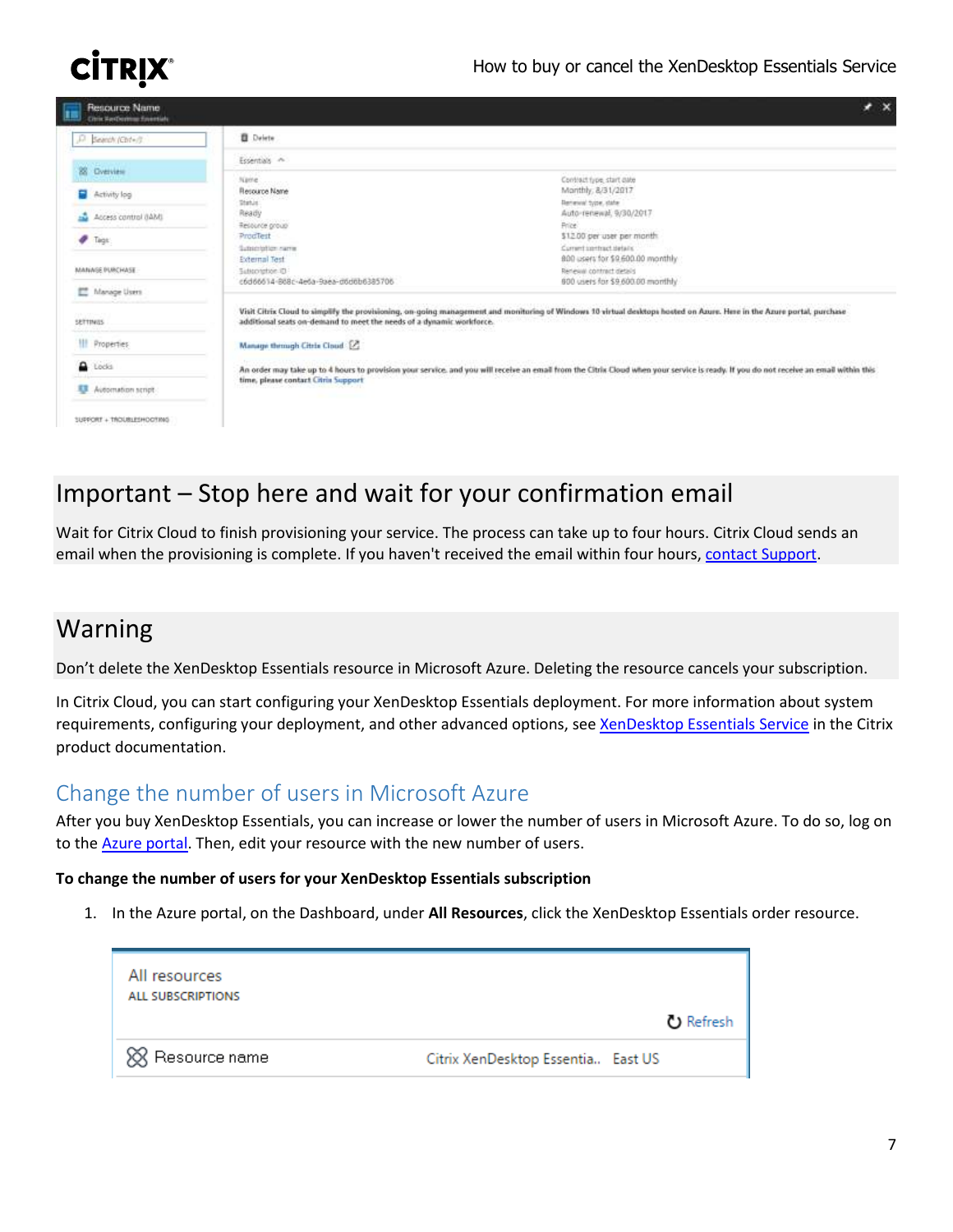2. In the navigation pane, under **Manage Purchase**, click **Manage Users**.

| Resource name<br><b>Citrix XenDesktop Essentials</b> |  |
|------------------------------------------------------|--|
| Ctrl+/)                                              |  |
| 88 Overview                                          |  |
| $\Box$ Activity log                                  |  |
| <b>ACCESS CONTROL (IAM)</b>                          |  |
| Tags                                                 |  |
| <b>MANAGE PURCHASE</b>                               |  |
| Manage Users                                         |  |

- 3. In the details pane, under **Users**, in **Change number of users**, type the new amount.
- 4. If you increase or lower the number of users, the charges apply to the next renewal.

The default setting is **Apply at next renewal**.

|                | Microsoft Azure Resource Name                                  |                                                                                                                | O search instrument                                                                                                                                                                                 | $\bullet$ 0 2 0 0 0 |  | Service Account Ema<br>Domain or Directory Nam |
|----------------|----------------------------------------------------------------|----------------------------------------------------------------------------------------------------------------|-----------------------------------------------------------------------------------------------------------------------------------------------------------------------------------------------------|---------------------|--|------------------------------------------------|
| 丰              | National Neve - Manage Users and Add-Ons.<br>Continuous format |                                                                                                                |                                                                                                                                                                                                     |                     |  |                                                |
| $\blacksquare$ | P. Seenstoner                                                  |                                                                                                                |                                                                                                                                                                                                     |                     |  |                                                |
| ٠              | <b>San Kollador &amp; Some</b><br>Ell Chevrey                  |                                                                                                                | Interests can be applied investigatly to the purent month or at the read revenue (present he applied inmediate) if the symbol order status is periode). Deceases can be applied at the read removal |                     |  |                                                |
| 畢              | Activity Ing.                                                  | Users                                                                                                          |                                                                                                                                                                                                     |                     |  |                                                |
| w              | INAL Instruct associated                                       | \$18.25 per some per month. This instudentive \$6.25 per user per muntit for<br>Microsoft Remote Access Fee, @ |                                                                                                                                                                                                     |                     |  |                                                |
|                | $P$ Table                                                      | Current number of asses : 29                                                                                   |                                                                                                                                                                                                     |                     |  |                                                |
|                | CONTRACTOR<br><b>NAMAGE PURCHASE</b>                           | Number of users at next renewal : 29                                                                           |                                                                                                                                                                                                     |                     |  |                                                |
| 首              | Menage Users and Add-One                                       | * Overge number of uses @                                                                                      |                                                                                                                                                                                                     |                     |  |                                                |
|                | <b>CONTRACTOR</b><br>IETTIMOS                                  | 30<br>When would you like to apply this change?                                                                |                                                                                                                                                                                                     |                     |  |                                                |
|                | III. Properties                                                | Apply to current reprith and at oast retreated                                                                 |                                                                                                                                                                                                     |                     |  |                                                |
|                | A inni<br>.                                                    | Apply to current month and at past renewal.<br>Apply to current munth<br>Apply on next renewal.                |                                                                                                                                                                                                     |                     |  |                                                |

5. After making your changes, click **Save**.

#### <span id="page-7-0"></span>Cancel your XenDesktop Essentials Service

You can incur Azure charges from XenDesktop Essentials because of the following key elements:

- XenDesktop Essentials subscription
- Azure resource created by XenDesktop Essentials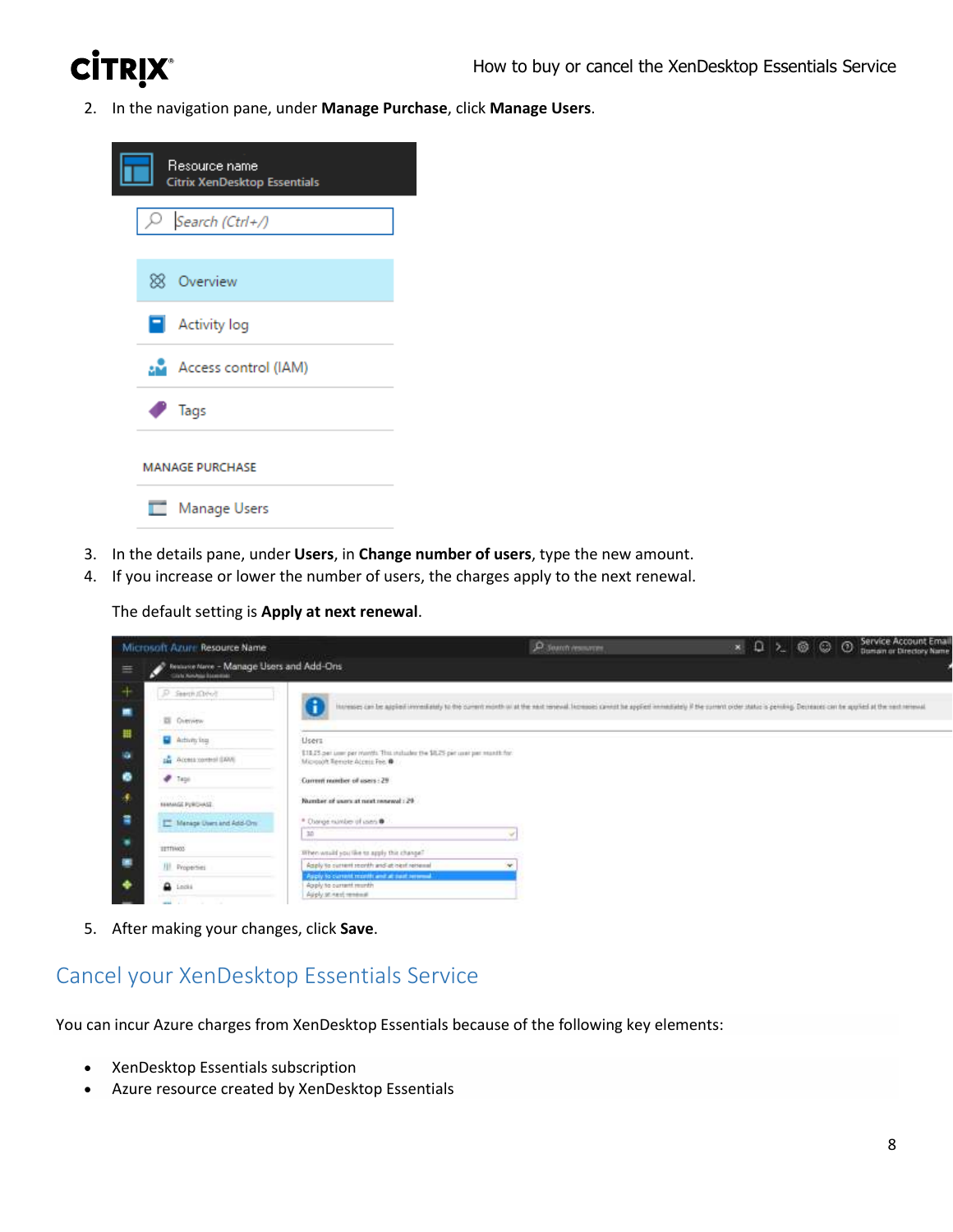The Microsoft Azure charge for XenDesktop Essentials Service is monthly. If you cancel XenDesktop Essentials, you're charged for the current month. Your service won't renew for next month. You continue to have access to XenDesktop Essentials Service until the end of the current month with Citrix Cloud.

Your Azure bill can include the following line items for XenDesktop Essentials:

- XenDesktop Essentials subscription
- NetScaler Gateway service
- Azure resource created when using XenDesktop Essentials Service

To cancel your XenDesktop subscription, delete the order resource in the Azure portal.

### **Note**

If you don't remember the resource name, search in the **Type** column for XenDesktop Essentials.

#### **To delete the order resource in Azure**

- 1. Log on to the [Azure portal.](https://portal.azure.com/)
- 2. On the Azure Dashboard, click **All Resources**.



- 3. In the **Type** column, double-click to open the resource in **Citrix XenDesktop Essentials**.
- 4. In the right pane, click the trashcan icon to start the delete process.

#### <span id="page-8-0"></span>**Delete the Azure Resource created by the XenDesktop Essentials Service**

In Citrix Cloud, delete the catalogs and images associated with your account. Also, delete the subscription links and ensure the removal of the Citrix Cloud Connector virtual machines from Citrix Cloud.

#### **To delete catalogs in XenDesktop Essentials**

- 1. Log on to Citrix Cloud.
- 2. On the **Manage** tab, click **Catalogs**.
- 3. Next to the catalog you want to delete, click the ellipsis, and then click **Delete Catalog**.
- 4. Repeat step 2 for each catalog you want to delete.

#### **To delete master images**

- 1. On the **Manage** tab, click **Master Images**.
- 2. Select an image and then click **Remove**.